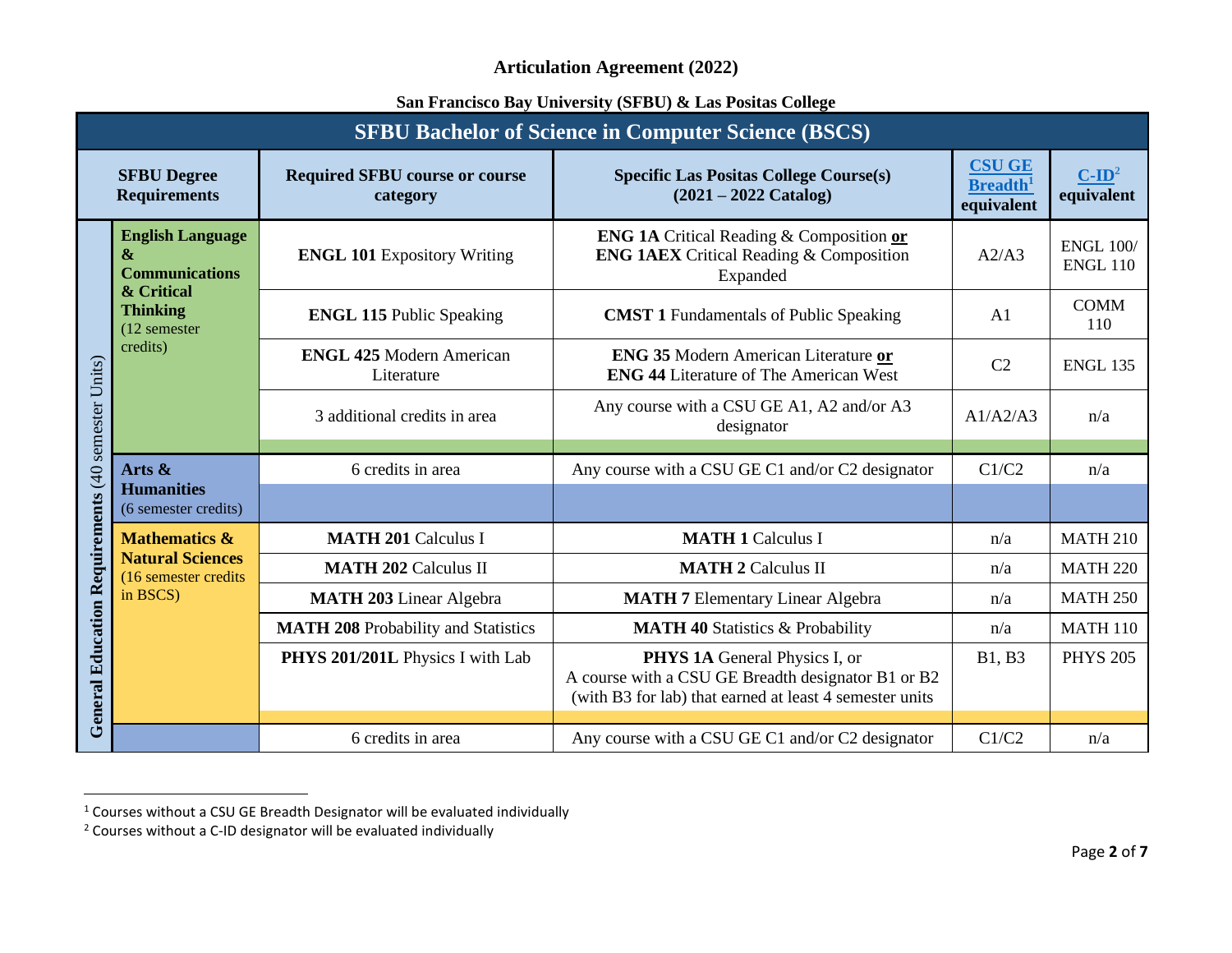|                                                              | Arts &                                    |                                                                                         |                                                                                                                             |     |                |
|--------------------------------------------------------------|-------------------------------------------|-----------------------------------------------------------------------------------------|-----------------------------------------------------------------------------------------------------------------------------|-----|----------------|
|                                                              | <b>Humanities</b><br>(6 semester credits) |                                                                                         |                                                                                                                             |     |                |
|                                                              | <b>Social Sciences</b><br>(6 semester)    | 6 credits in area                                                                       | 6 semester credits<br>Any course(s) with CSU GE Breadth Area D                                                              | D   | n/a            |
|                                                              | credits)                                  |                                                                                         |                                                                                                                             |     |                |
|                                                              |                                           |                                                                                         | <b>Major Course Requirements (65 credits BSCS)</b>                                                                          |     |                |
| <b>Core Course</b><br><b>Requirements</b><br>(50 units BSCS) |                                           | <b>BUS450</b> Professional and Technical<br>Writing                                     | CIS 43 Professional Communications, or<br>CNT 43 Professional Communications, or<br>CS 43 Professional Communications       | n/a | <b>BUS 115</b> |
|                                                              |                                           | <b>CE305</b> Computer Organization                                                      | CS 21 Computer Organization & Assembly Language<br>Programming                                                              | n/a | <b>COMP142</b> |
|                                                              |                                           | CS 200 Discrete Logic                                                                   | CS 17 Discrete Mathematical Structures or<br><b>MATH 10 Discrete Mathematical Structures</b>                                | n/a | <b>COMP152</b> |
|                                                              |                                           | CS350/350L Data Structures/Lab                                                          | CS 20 Advanced Programming with Data<br>Structures/C++                                                                      | n/a | <b>COMP132</b> |
|                                                              |                                           | CS360/360L Programming in C and<br>$C++/Lab$                                            | CS 2 Computing Fundamentals II                                                                                              | n/a | <b>COMP122</b> |
|                                                              |                                           | CS457/457L Data Modeling $&$<br><b>Implementation Tech/Database</b><br>Technologies Lab | CS 45 Database Programming or<br>(CIS 9001 Database Design Methodology and CIS<br>9002 Introduction to Database Management) | n/a | n/a            |
|                                                              |                                           | CS480/480L Java and Internet<br>Applications/<br>Java Programming Lab                   | CS 31 Java Programming                                                                                                      | n/a | n/a            |
|                                                              |                                           | P450 Career Development                                                                 | <b>PCN 10 Career &amp; Educational Planning</b>                                                                             | n/a | n/a            |
|                                                              |                                           | All other major course requirements not<br>listed above (20 units)                      | No equivalent courses                                                                                                       | n/a | n/a            |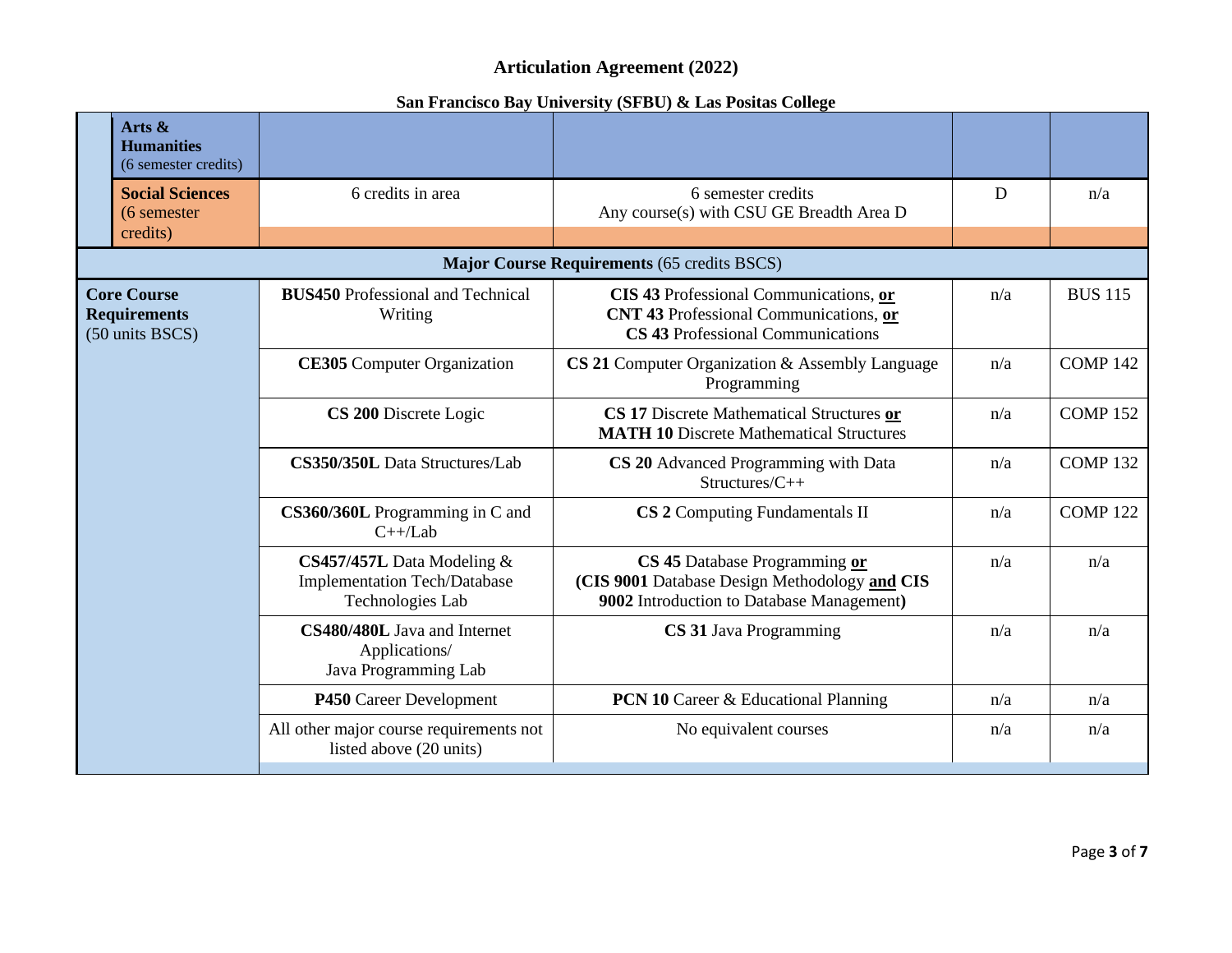| <b>Specialization Course</b><br>Requirement<br>$(15 \text{ units } BSCS)$ | CS470 Network Engineering and<br>Management                 | CIS 66 Networking Fundamentals or CNT 8001<br>CISCO CCNA1/3 Introduction to Networks (ITN) or<br><b>CNT 52 Networking Fundamentals</b> | n/a | n/a |
|---------------------------------------------------------------------------|-------------------------------------------------------------|----------------------------------------------------------------------------------------------------------------------------------------|-----|-----|
|                                                                           | <b>CS 477</b> Ethical Hacking & Penetration<br>Testing      | <b>CNT 7501</b> Ethical Hacking                                                                                                        | n/a | n/a |
|                                                                           | CS485 JavaScript & Internet<br>Programing                   | CIS 59 WEB DEV: HTML/CSS/ JavaScript or<br>CIS 59C Web Programming - JavaScript                                                        | n/a | n/a |
|                                                                           | Complete two additional Specialization<br>Courses (6 units) | No equivalent courses                                                                                                                  | n/a | n/a |
| <b>Electives</b>                                                          | 15 semester credits in area                                 | 15 semester credits<br>Any course identified as transferable to CSU or UC.                                                             | n/a | n/a |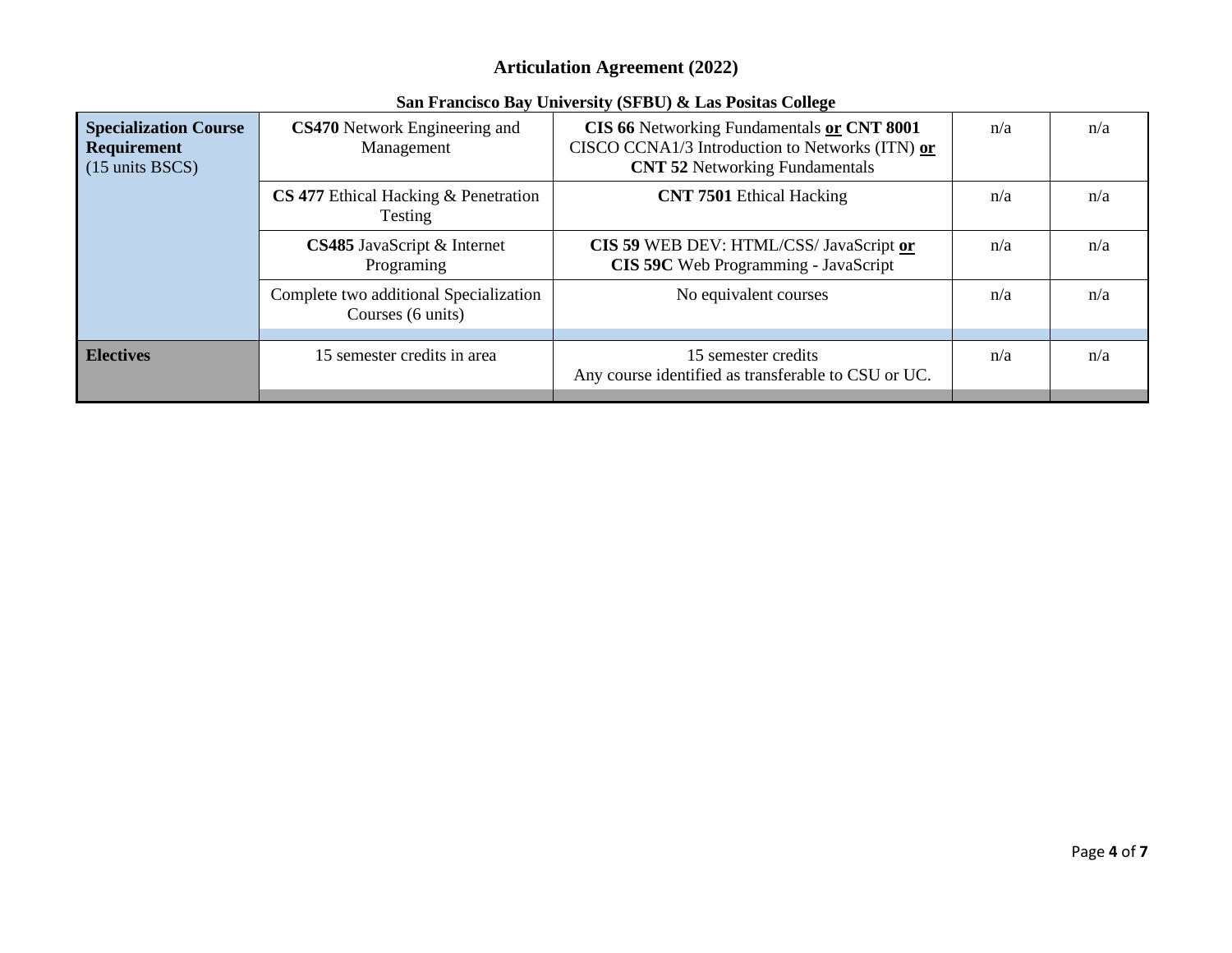## **San Francisco Bay University (SFBU) & Las Positas College**

Applicants for the Bachelor of Science in Business Administration (BSBA) who have successfully completed an ADT, or AA-T, or AS-T pathway as determined by Las Positas College with a GPA of 2.5 or higher will be automatically accepted into the BSBA program upon completing their admission documentation. The number of units transferable into the BSBA depends on the topic are in which the ADT, AA-T, or AS-T was earned.

|                                           | <b>SFBU Bachelor of Science in Business Administration (BSBA)</b>                                                    |                                                             |                                                                                                                                                                                       |                                                            |                                    |  |  |
|-------------------------------------------|----------------------------------------------------------------------------------------------------------------------|-------------------------------------------------------------|---------------------------------------------------------------------------------------------------------------------------------------------------------------------------------------|------------------------------------------------------------|------------------------------------|--|--|
| <b>SFBU Degree</b><br><b>Requirements</b> |                                                                                                                      | <b>Required SFBU course or course</b><br>category           | <b>Specific College of Las Positas Course(s)</b><br>$(2021 - 2022$ Catalog)                                                                                                           | <b>CSU GE</b><br><b>Breadth</b> <sup>1</sup><br>equivalent | $C$ -ID <sup>2</sup><br>equivalent |  |  |
|                                           | <b>English Language</b><br>&<br><b>Communications</b><br>& Critical<br><b>Thinking</b><br>$(12$ semester<br>credits) | <b>ENGL 101 Expository Writing</b>                          | <b>ENG 1A Critical Reading &amp; Composition or</b><br><b>ENG 1AEX</b> Critical Reading & Composition<br>Expanded                                                                     | A2/A3                                                      | <b>ENGL</b><br>100/<br>ENGL110     |  |  |
|                                           |                                                                                                                      | <b>ENGL 115 Public Speaking</b>                             | <b>CMST 1</b> Fundamentals of Public Speaking                                                                                                                                         | A <sub>1</sub>                                             | <b>COMM</b><br>110                 |  |  |
| semester Units)                           |                                                                                                                      | <b>ENGL 425 Modern American Literature</b>                  | <b>ENG 35 Modern American Literature or</b><br><b>ENG 44 Literature of The American West</b>                                                                                          | C <sub>2</sub>                                             | <b>ENGL 135</b>                    |  |  |
| (36)                                      |                                                                                                                      | 3 additional credits in area                                | Any course with a CSU GE A1, A2 and/or A3<br>designator                                                                                                                               | A1/A2/A3                                                   | n/a                                |  |  |
|                                           | <b>Mathematics and</b><br><b>Natural Sciences</b><br>(9 semester credits)<br>in BSBA)                                | <b>MATH 208 Probability and Statistics</b>                  | <b>MATH 40 Statistics &amp; Probability</b>                                                                                                                                           | n/a                                                        | <b>MATH</b><br>110                 |  |  |
| <b>General Education Requirements</b>     |                                                                                                                      | <b>PHYS 101</b><br><b>Introduction to Physical Sciences</b> | <b>PHYS 2A</b> Introduction to Physics I, or transfer<br>courses acceptable in lieu of: Physical Sciences or<br>Biological Sciences (CSU areas B1, B2 or IGETC<br>areas $5A$ , $5B$ ) | <b>B1, B2</b>                                              | n/a                                |  |  |
|                                           |                                                                                                                      | 3 additional credits in area                                | Any course with a CSU GE Breadth designator B1,<br>B2, B3, and/or B4                                                                                                                  | B1/B2/B3/<br><b>B4</b>                                     | n/a                                |  |  |
|                                           |                                                                                                                      | 6 credits in area                                           | Any course with a CSU GE C1 and/or C2 designator                                                                                                                                      | C1/C2                                                      | n/a                                |  |  |

 $1$  Courses without a CSU GE Breadth Designator will be evaluated individually

<sup>2</sup> Courses without a C-ID designator will be evaluated individually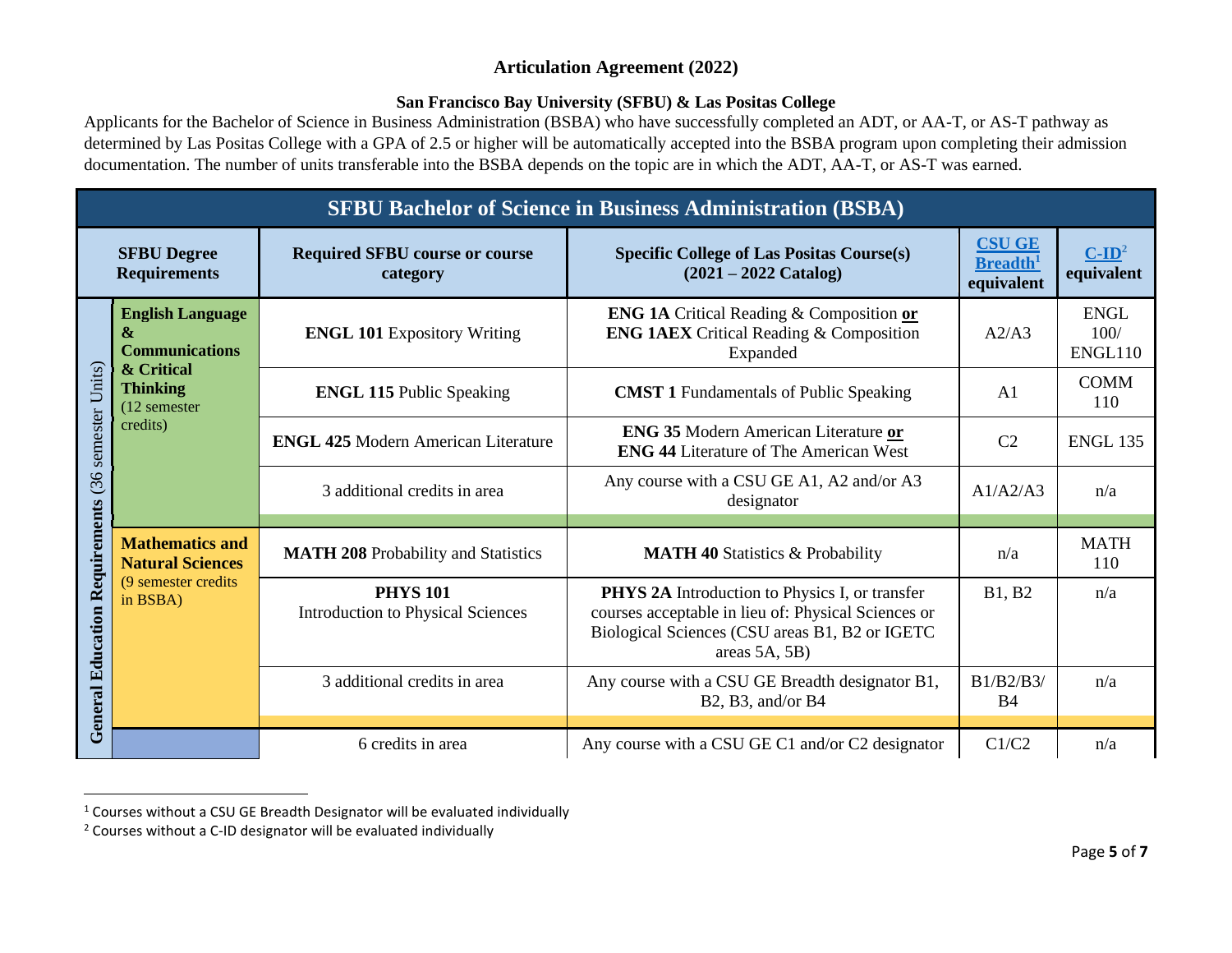|  | Arts $\&$<br><b>Humanities</b><br>(6 semester credits) |                                                                    |                                                                                                                              |     |                 |
|--|--------------------------------------------------------|--------------------------------------------------------------------|------------------------------------------------------------------------------------------------------------------------------|-----|-----------------|
|  | <b>Social Sciences</b><br>(9 semester credits)         | 9 credits in area                                                  | 9 semester credits<br>Any course(s) with CSU GE Breadth Area D                                                               | D   | n/a             |
|  |                                                        |                                                                    | Major Course Requirements (60 credits BSBA)                                                                                  |     |                 |
|  | <b>Core Course</b>                                     | <b>ACC 110 Financial Accounting I</b>                              | <b>BUSN 1A Financial Accounting</b>                                                                                          | n/a | ACCT 110        |
|  | <b>Requirements</b><br>(45 credits BSBA)               | <b>BAN199</b> Excel for Finance, Accounting<br>& Analytics         | CIS 54 Excel: Intro to Spreadsheets                                                                                          | n/a | n/a             |
|  |                                                        | <b>BLAW310</b> Introduction to Business Law                        | <b>BUSN 18 Business Law</b>                                                                                                  | n/a | <b>BUS 125</b>  |
|  |                                                        | <b>BUS450</b> Professional & Technical<br>Writing                  | CIS 43 Professional Communications, or<br><b>CNT 43 Professional Communications, or</b><br>CS 43 Professional Communications | n/a | n/a             |
|  |                                                        | <b>ECON201</b> Principles of Macroeconomics                        | <b>ECON 2 Principles of Macroeconomics</b>                                                                                   | n/a | <b>ECON 202</b> |
|  |                                                        | <b>ECON202</b> Principles of Microeconomics                        | <b>ECON 1 Principles of Microeconomics</b>                                                                                   | n/a | <b>ECON 201</b> |
|  |                                                        | <b>IT221 HTML &amp; CSS Web Page</b><br>Construction               | CIS 59 WEB DEV: HTML/CSS/ JavaScript or<br><b>GDDM 55 Web Design I</b>                                                       | n/a | n/a             |
|  |                                                        | <b>MGT310</b> Principles of Management                             | <b>BUSN 56</b> Introduction to Management                                                                                    | n/a | n/a             |
|  |                                                        | <b>MKT310</b> Principles of Marketing                              | <b>MKTG 50 Introduction to Marketing</b>                                                                                     | n/a | n/a             |
|  |                                                        | P450 Career Development                                            | <b>PCN 10 Career &amp; Educational Planning</b>                                                                              | n/a | n/a             |
|  |                                                        | All other major course requirements not<br>listed above (18 units) | No equivalent courses                                                                                                        | n/a | n/a             |
|  |                                                        | <b>ACC120</b> Managerial Accounting II                             | <b>BUSN 1B</b> Managerial Accounting                                                                                         | n/a | ACCT 120        |